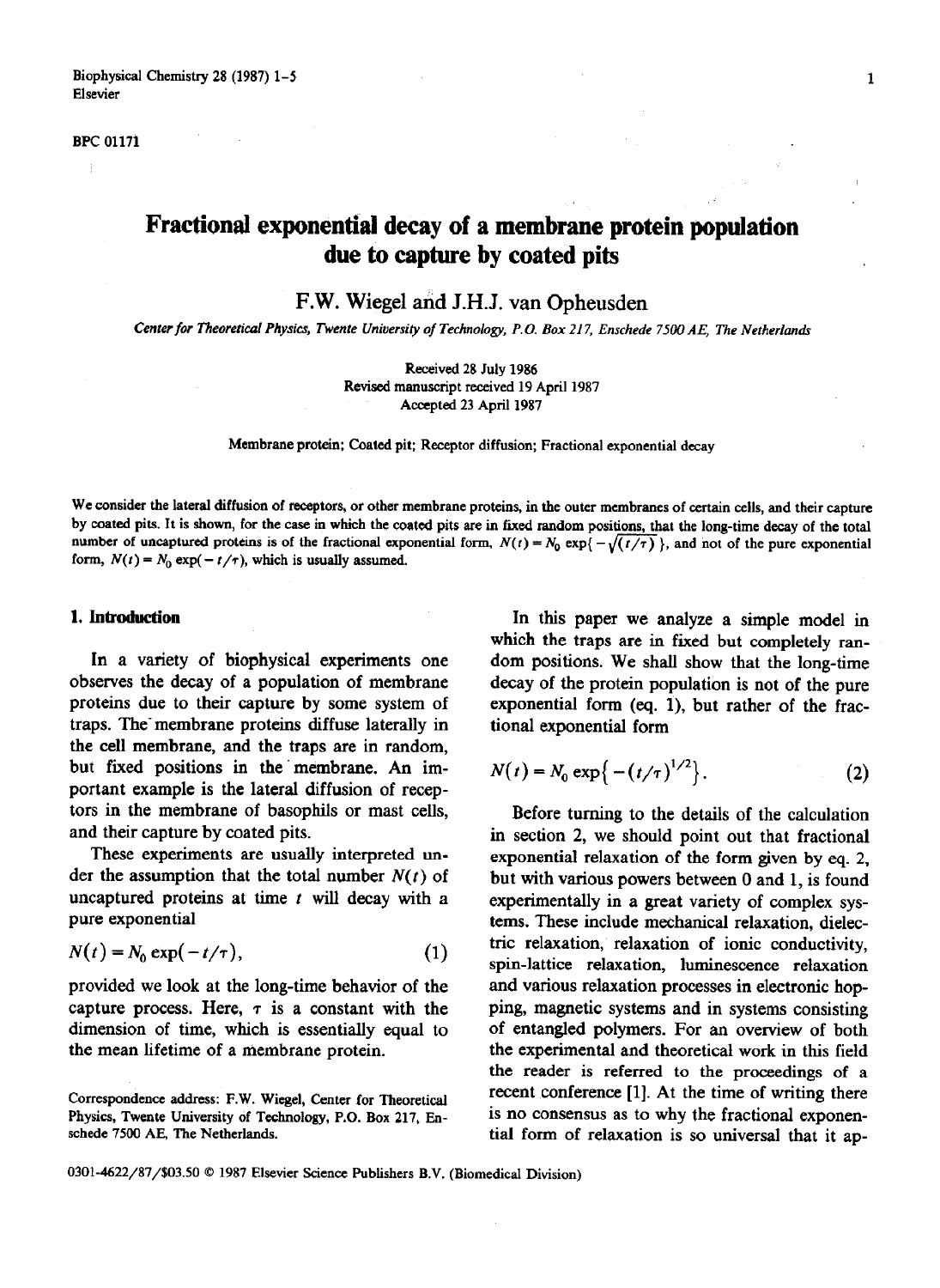pears in physical systems of the most diverse nature, although one of us has speculated that it simply reflects a universal property of the heat bath [2]. The present two-dimensional model for membrane protein capture by randomly distributed coated pits has the advantage that the physical origin of this 'anomalous' behavior can be shown quite clearly and that the theory can be developed analytically in considerable detail.

#### 2. Some physical **considerations**

Consider a cell membrane of area A in which M coated pits or traps of some type are placed in fixed but random positions, i.e., each coated pit can be located anywhere on *A* with a surface probability density *l/A.* Each coated pit is modeled as a perfectly absorbing circular region of radius a. At  $t = 0$  one distributes  $N_0$  receptors (or membrane proteins of some type) uniformly throughout  $A$ ; they diffuse laterally in the membrane and become absorbed instantaneously when they touch any coated pit. The desired quantity is then an expression for the long-time decay of the number  $N(t)$  of free proteins at time t.

In order to grasp the basic physics of this relaxation process, one should note an essential difference between these coated pits and those that are placed in regular positions: The former tend to cluster in patches in which their number density is somewhat higher than the average

$$
m = \frac{M}{A};
$$
 (3)

moreover, in between these patches one finds isolated regions ('holes') in which there are no coated pits at all (fig. 1). So, one can visualize the system of random coated pits as a more or less uniform background with density (eq. 3), in which one finds, in various locations, holes of various shape and size.

The probability of finding a hole of area  $\alpha$  can be calculated if one notes that the positions of the coated pits are statistically independent. Hence, the probability that the first coated pit is located outside the area  $\alpha$  equals  $(1 - \alpha/A)$ , and the probability that this holds for all traps is simply the



Fig. 1. Random distribution of coated pits in a planar mcmbrane. Each coated pit is represented by a small dot. One can observe regions in which a relatively dense clustering of dots appears, as well as rather large holes, in which there are no coated pits at all. It is mainly the diffusion of receptor proteins from these holes that gives rise to the fractional exponential decay law for the total number of receptors.

M-th power of this expression. Furthermore, we shall assume that the shape of the larger holes is circular, with  $\alpha = \pi s^2$ , so the probability that we find a circular area devoid of traps with at least one of the  $M$  traps in a neighbourhood ds of the circumference, and the other  $M-1$  traps outside is

$$
(\text{probability}) = \text{constant} \times M(2\pi s \text{ d} s/A)
$$

$$
\times (1 - \pi s^2/A)^{M-1} \tag{4}
$$

After taking the thermodynamic limit  $(M \rightarrow$  $\infty$ ,  $A \rightarrow \infty$ ,  $m = M/A$  constant), the total number  $H(s)$  ds of holes with radius between s and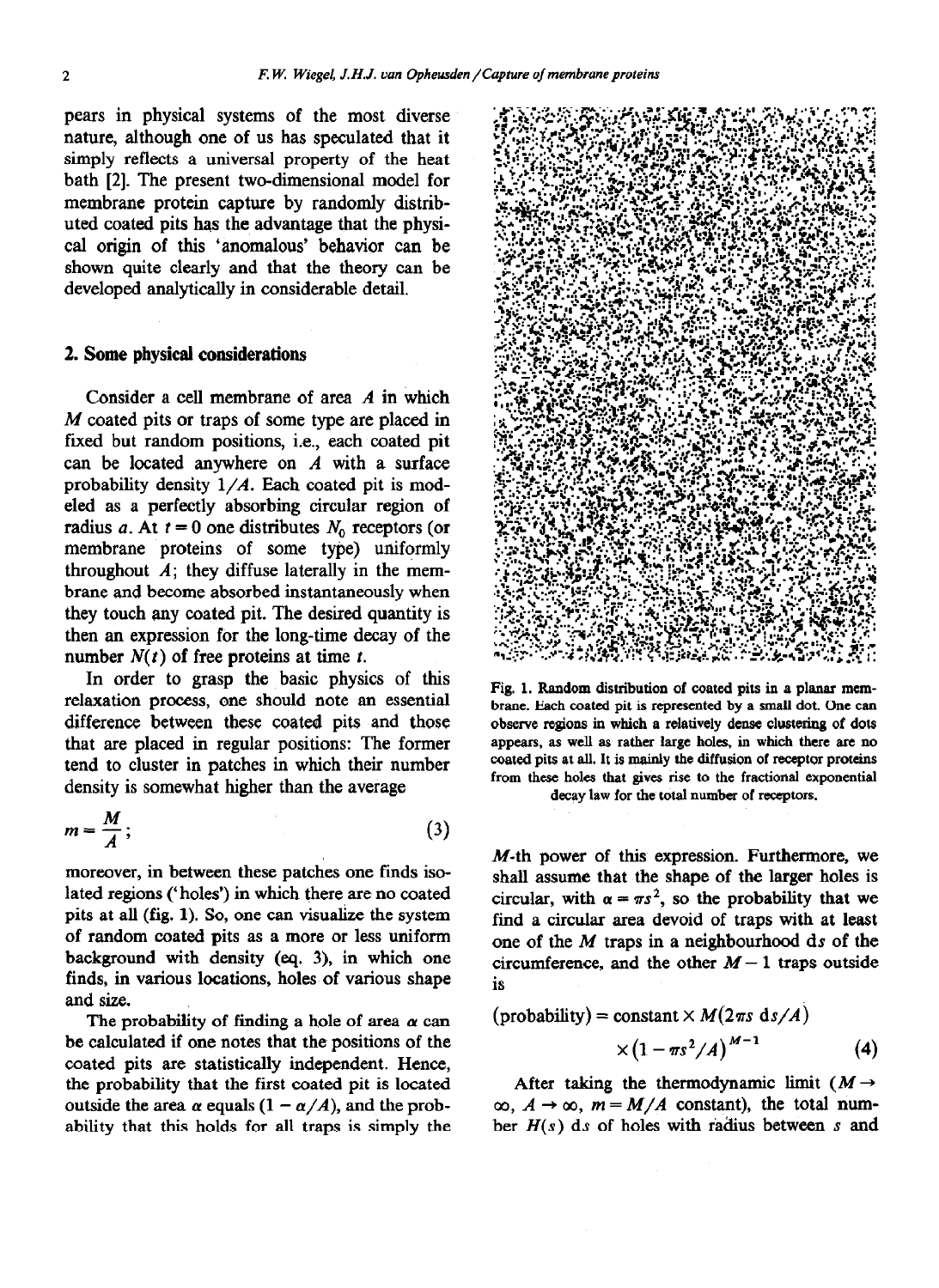$s + ds$  becomes

$$
H(s) = 2\pi m s H_0 \exp(-\pi m s^2). \tag{5}
$$

Hence  $H_0$ , which equals the total number of holes in the system, will be proportional to, the total area of the system. It is the only adjustable parameter in the present theory.

## 3. **Decay of protein population from a single hole**

Now consider a circular hole of radius s, surrounded by a more or less uniform distribution of coated pits with a surface density  $m$ , and follow only those proteins which at  $t = 0$  are situated inside this hole. At  $t = 0$  this population has a concentration (number per unit area) which is equal to  $c_0$  inside the hole and zero outside it. In this section we calculate the decay of this population asymptotically for  $t \to \infty$ .

Let the protein concentration for  $t > 0$  be denoted by  $c(r, t)$  where one uses polar coordinates around the center of the hole. If the lateral diffusion of the proteins in the membrane is described by a single constant *D, this* function is the solution of the equations

$$
\frac{\partial c}{\partial t} = D\Delta c, \qquad (0 < r < s), \qquad (6a)
$$

 $\frac{\partial c}{\partial t} = D\Delta c - 2\pi Dmc$ ,  $(r > s)$ . (6b)

Here  $\Delta = d^2/dr^2 + (1/r) \cdot d/dr$  is the Laplace operator in two dimensions and an extra logarithmic dependence of the term  $2\pi Dmc$  on *m* and *a* has been neglected (cf. the discussion in ref. 3).

The general solution of eq. 6 has the form of an eigenfunction expansion. If the ground state  $\phi_0(r)$ , with eigenvalue  $\lambda_0$ , is a bound state, the long-time behavior of the solution is

$$
c(r,t) = d_0 \phi_0(r) \exp(-\lambda_0 t), (t \to \infty), \tag{7}
$$

where  $d_0$  is a constant. The protein population  $N(s, t)$  will decay according to

$$
N(s,t) = \pi s^2 c_0 \exp(-\lambda_0 t), \qquad (8)
$$

for long times. We now proceed to calculate the lowest eigenvalue  $\lambda_0(s)$ , which sets the scale for this relaxation process,

The ground state should be solved from

$$
D\left(\frac{d^2}{dr^2} + \frac{1}{r}\frac{d}{dr}\right)
$$
  
  $\times \phi_0 + \lambda_0 \phi_0 = 0, \quad (0 < r < s),$   
(3a)  
(3a)

$$
D\left(\frac{\mathrm{d}^2}{\mathrm{d}r^2} + \frac{1}{r}\frac{\mathrm{d}}{\mathrm{d}r}\right)
$$
  
 
$$
\times \phi_0 - (2\pi Dm - \lambda_0)\phi_0 = 0, \quad (r > s). \tag{9b}
$$

There are boundary conditions at  $r = 0$ ,  $r = s$  and  $r = \infty$ . The boundary condition at  $r = 0$  requires  $\phi_0$  to be finite, hence

$$
\phi_0(r) = B_1 J_0 \left( r \sqrt{\frac{\lambda_0}{D}} \right), (0 < r < s)
$$
 (10a)

where  $J_0$  is the Bessel function of the first kind (cf. chapter 9 of ref. 4). The boundary condition at  $r = \infty$  requires  $\phi_0$  to vanish, hence

$$
\phi_0(r) = B_2 K_0 \left( r \sqrt{2 \pi m - \frac{\lambda_0}{D}} \right), (r > s), \qquad (10b)
$$

where  $K_0$  is the modified Bessel function. The values of the two constants  $B_1$  and  $B_2$  follow from the boundary conditions at  $r = s$  where  $\phi_0$ and  $d\phi_0/dr$  must be continuous. This gives the set of conditions

$$
B_1 J_0 \left( s \sqrt{\frac{\lambda_0}{D}} \right) = B_2 K_0 \left( s \sqrt{2 \pi m - \frac{\lambda_0}{D}} \right), \qquad (11a)
$$
  

$$
B_1 J_1 \left( s \sqrt{\frac{\lambda_0}{D}} \right) \sqrt{\frac{\lambda_0}{D}}
$$
  

$$
= B_2 K_1 \left( s \sqrt{2 \pi m - \frac{\lambda_0}{D}} \right) \sqrt{2 \pi m - \frac{\lambda_0}{D}}. \qquad (11b)
$$

There are various **ways** to proceed from here. First, one should note that the membrane proteins in small holes are captured very rapidly. Hence, the longtime behavior of the relaxation function is determined by the decay rate from the large holes. For these large holes  $\lambda_0/D$  will be of order  $s^{-2}$ and, hence, small as compared to  $2\pi m$ . In this case one can replace the quantity  $\sqrt{2\pi m - \lambda_0/D}$ by  $\sqrt{2\pi m}$  on the right-hand sides of eqs. 11a and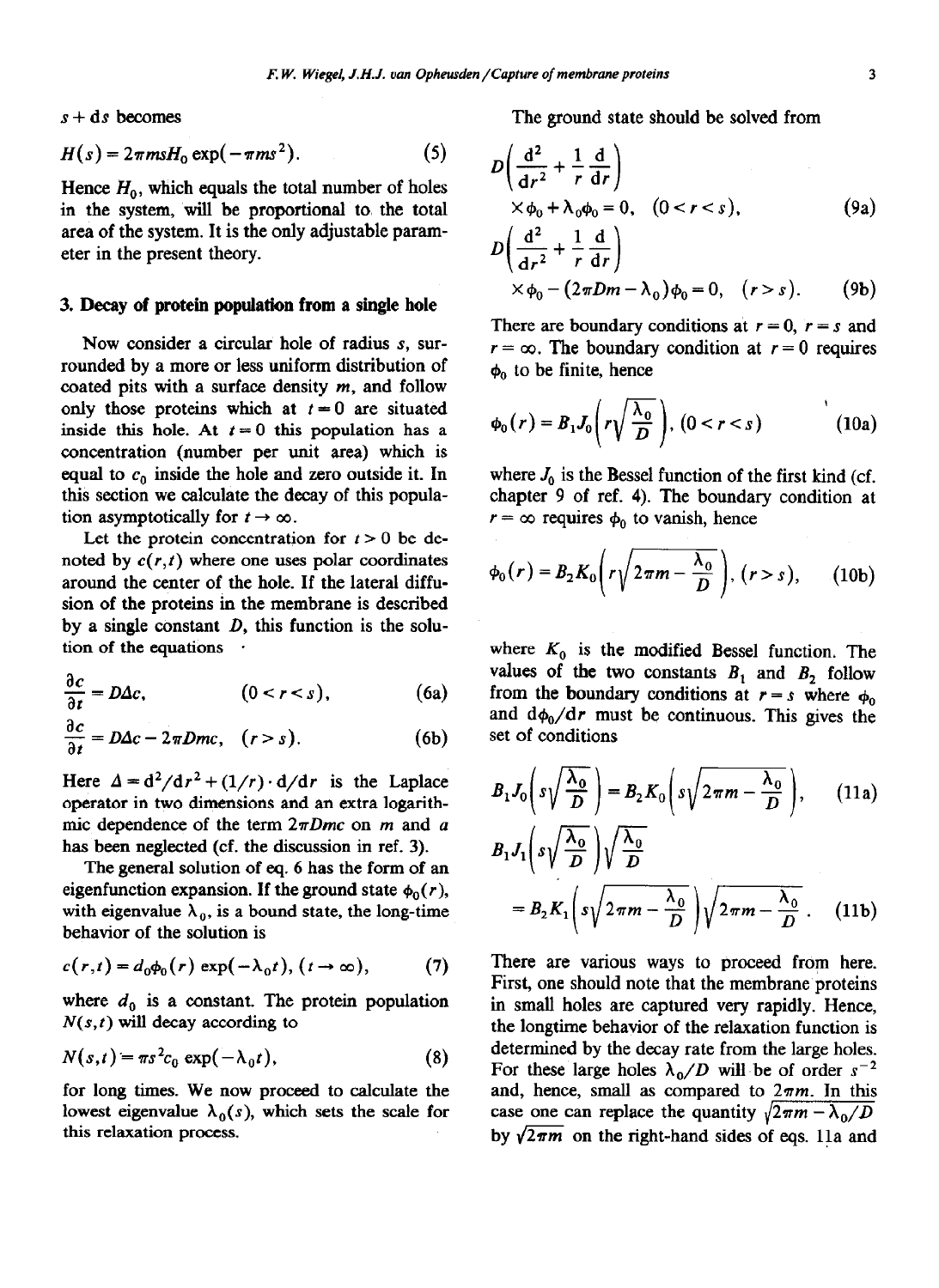llb. Taking the ratio one finds

$$
\xi \frac{J_1(\xi)}{J_0(\xi)} \approx s\sqrt{2\pi m} \frac{K_1(s\sqrt{2\pi m})}{K_0(s\sqrt{2\pi m})},
$$
\n(12)

where

$$
\xi = s \sqrt{\frac{\lambda_0}{D}} \ . \tag{13}
$$

The left-hand side of eq. 12 increases monotonically from 0 to  $\infty$  for  $0 < \xi < j_{0,1}$ , where  $j_{0,1} =$ 2.4048 is the first zero of  $J_0(\xi)$ . Hence, for

$$
s\sqrt{2\pi m} \gg 1\tag{14}
$$

the solution of eq. 12 will be very close to  $\xi = j_{0,1}$ , or

$$
\lambda_0 = j_{0,1}^2 \frac{D}{s^2} \,. \tag{15}
$$

Combination of eqs. 8 and 15 gives the asymptotic form of the decay law for the population from one large hole of radius s

$$
N(s,t) = \pi s^2 c_0 \exp\left(-j_{0,1}^2 \frac{Dt}{s^2}\right),
$$
 (16)

which will be used in section 4 to determine the decay law of the total membrane protein population.

## 4. **Fractional exponential decay** of the total popula**tion**

The total population of uncaptured membrane proteins at time  $t$  is given by the expression

$$
N(t) = \int_0^\infty N(s, t) H(s) \, \mathrm{d}s. \tag{17}
$$

Substitution of eqs. 5 and 16 gives, for the longtime behavior,

$$
N(t) = 2\pi^{2} c_{0} m H_{0} \int_{s_{0}}^{\infty} s^{3}
$$
  
 
$$
\times \exp\left(-\pi m s^{2} - j_{0,1}^{2} \frac{Dt}{s^{2}}\right) ds, \qquad (18)
$$

where  $s_0$  denotes a lower cut-off on the size of holes, which is of order  $m^{-1/2}$ . It is straightforward to use the saddlepoint method to show that for long times the main contribution to the integral comes from the vicinity of the maximizing s, which grows with time proportional to  $t^{1/4}$ . Hence, the lower integration limit in eq. 18 may be put at  $s_0 = 0$ . In this case the integral happens to be given exactly by

$$
N(t) = 2\pi c_0 H_0 j_{0,1}^2 D t K_2 (2j_{0,1}\sqrt{\pi mDt}), \qquad (19)
$$

where we used eq. 3.471.9 of ref. 5. Using the asymptotic formula for the modified Bessel function  $K_2$ , for  $t \rightarrow \infty$ , one finds [4]

$$
N(t) = \pi^{5/4} c_0 H_0 j_{0,1}^{3/2} m^{-1/4} (Dt)^{3/4}
$$
  
× exp $\left(-2 j_{0,1} \sqrt{\pi mDt}\right)$  (20)

Of course, the prefactor  $t^{3/4}$  is meaningless as compared to the exponential factor.

## 5. **Conchding remarks**

We have demonstrated a fractional exponential decay of the total membrane protein population, due to capture by coated pits (eqs. 19 and 20). From the derivation of this result it should be clear that one expects the fractional exponential relaxation to appear in all cases in which the positions of the coated pits are sufficiently random to allow the occurrence of large empty regions.

Ideas which differ from those in the present paper have been used by Ovchinnikov and Zeldovich [6] to study bimolecular reaction kinetics in three dimensions. The two-dimensional system studied here obeys a different decay law than the analogous three-dimensional system of random traps [7].

It should be noted here that Torney (personal communication) has performed a numerical simulation of the two-dimensional system which forms the subject of this paper. His results seem to confirm a decay law of the form given **by eq.** 19.

We would finally like to point out that eq. 19 has the form of a fractional exponential of the type studied by various authors (a review of the theoretical work can be found in ref. 8). For the model studied here the physical origin of *this*